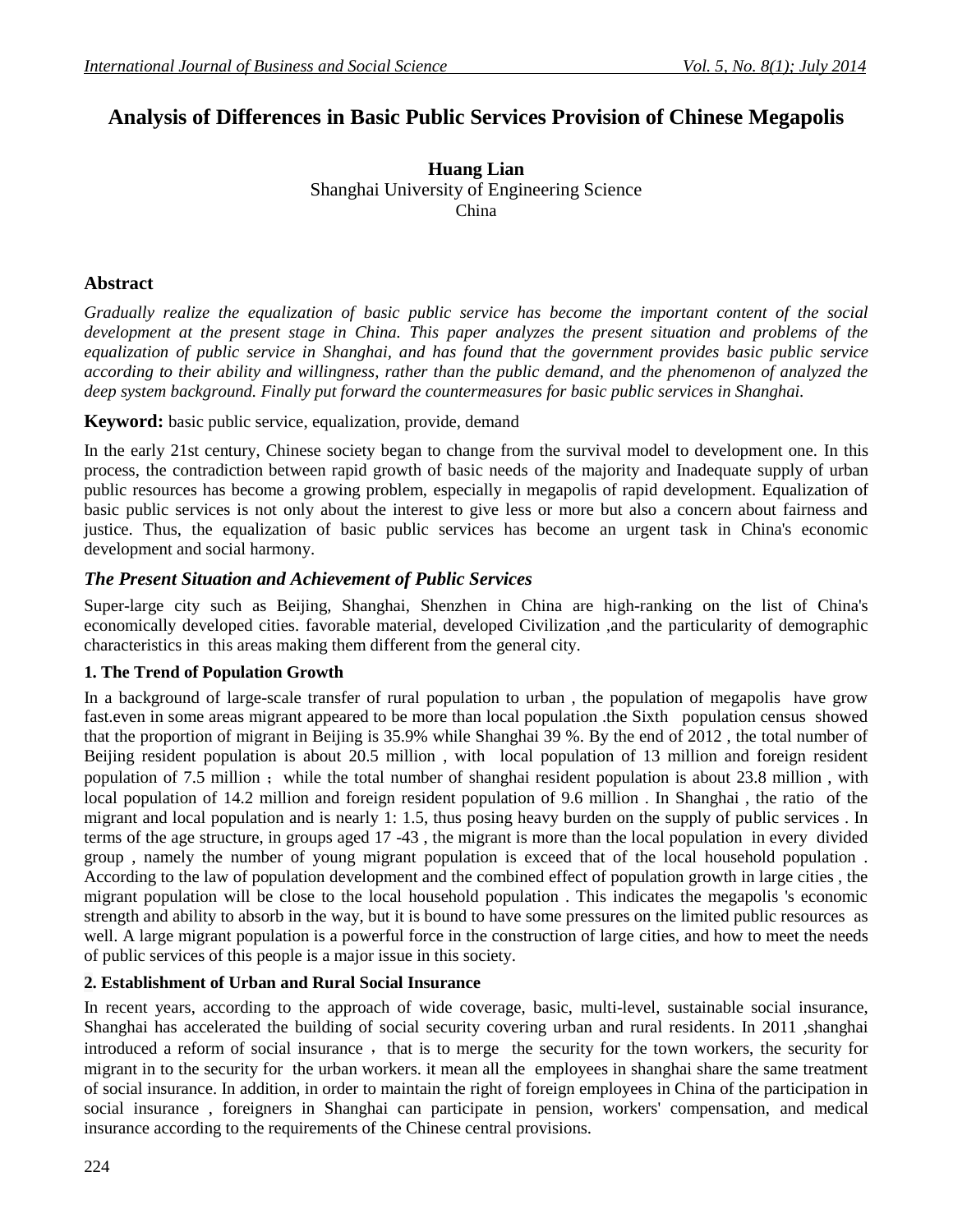This series of reforms have basically established a social security system covering urban and rural areas, breaking the limitations of urban and rural household registration, making a big step forward the integration and equalization of urban and rural social insurance.

#### **3. Improvement of the Residence Permit Management**

The continuing growth of migrant population has brought giant pressure on cities resources , the reform of household registration policy of megapolis should fully consider the scientific development of cities and bearing capacity. Beijing, Shanghai, Nanjing, Guangzhou and other big cities adopt residence permit system, strictly control population size. On the carrier of residence permit, establish a sound basic public service supply mechanism by linking the living years in this city, paid years of the social insurance and tax paying situation ,and supply the population ,who temporarily do not meet the request or are unwilling to settle, with basic public services such as education, employment and health care security, reform and improve the integral locating system, to provide orderly staged channel. Residence permit management is a step in the reform of the household registration system. The reform of the migrant population expanded the scope of public services, so that the rules become relatively flexible, meanwhile promoting the equity of public services and human-based management.

#### **4**、**Modernization of Education**

Education right is a fundamental human right. Education fairness includes the equal right and the equality of opportunity to education. The modernization of education is embodied in the education fairness. The super-large city take education as a top priority in the process of perfecting the basic public services. As to the trailing children of migrant workers in Beijing, according to the Beijing municipal government research, the number of receiving compulsory education has increased from 90 thousands in 2000 to 43O thousands in 2010, about 40% of the total number of students, and 66.9% were educated in public primary and middle school. Shanghai's fulltime secondary vocational schools gradually opened to recruit migrant children since 2008. In 2010, Shanghai fully completed the "three years compulsory education action plan for trailing children of migrant workers",0.47million children of migrant workers in the city all went into the public schools or private elementary schools entrusted by the local government to receive free compulsory education. The government subsidied private elementary school which recruits trailing chirlren of migrant workers, implemented policies to encourage excellent college graduates to teach in primary and secondary schools of suburban town. The input of education funds of Shanghai has increased year by year, the total fiscal expenditure on education of Shanghai in 2012 reached 64.9 billion yuan, accounting for 15.5% of the city's local fiscal expenditure, among which the basic education is about 47.3 billion yuan. That has been greatly promoting the equality of the foundation education as well as the modernization of education, protecting the education right of children of migrant workers.

### **5. Equalization of Public Health Services Development**

Promoting equal basic public health services helps to deepen the reform of the medical and health system, and implement the goal of "everyone will have access to basic medical and health service". Beijing, Shanghai, Jiangsu and other provinces are developing the content of the basic public health services, bringing the floating population into the scope of basic public health services. Beijing launched the pilot of equalizing the basic public services of floating population family planning .wherever the floating population coming from are qualified to family planning service, may participate in earlyl earning activities conducted in infants and early childhood, and primary prevention of birth defects, Free pre-pregnancy health checks and other items. Delayed marriage and childbearing migrants enjoy equal holidays and other treatment with household population .Shanghai closely combined the equalization of basic public health service with the characteristics of large cities .Basic public health services have covered Resident population of Shanghai, that includes household population, the foreign resident population, migrants. The public are free to enjoy twelve kinds of 42 categories in basic public health services.

### *Analysis of Differences in the Supply of Public Services*

In an age of accelerating industrialization and urbanization, more and more foreigners especially migrant rural labor flow into the large cities, forming a new dual division structure between local population and foreign population. Although megalopolis gradually explore the equal basic public services from urban to suburban area, from the household registered employees to the foreign employees, but the difference between local household account population and floating population still exist and need to be eliminated.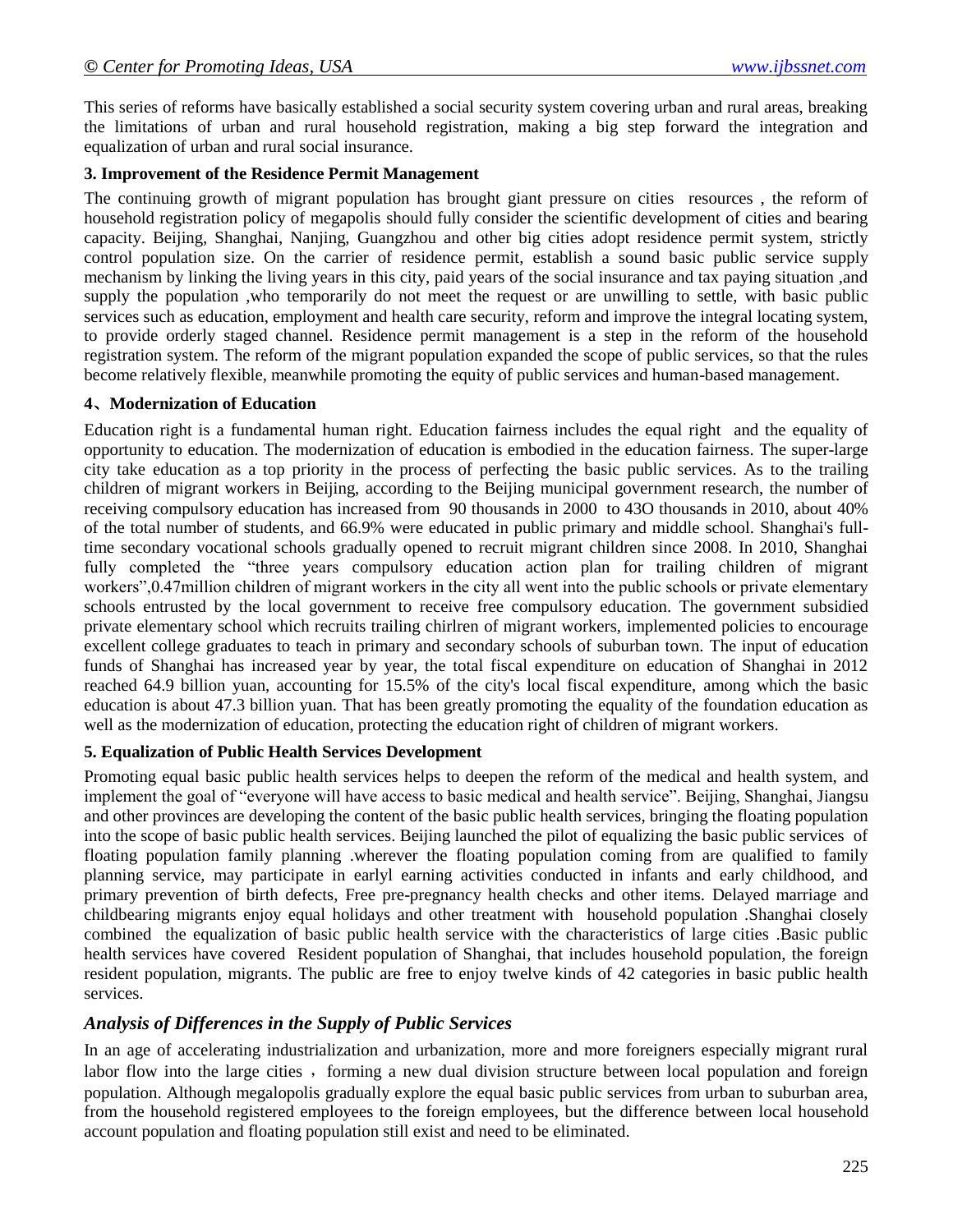### **1. The per Capita Expenditure**



Source: "Shanghai Statistical Yearbook (2013)"

Financial situation reflects the ability of regional governments to provide public services. For exemple, from Per capita expenditure of Shanghai showed in the chart above, Shanghai has a high level of overall economy. But there are different fiscal capacity between 17 districts in Shanghai. Take the resident population into account, per capita expenditure is generally higher in central districts than in suburb districts in 2012.City center Jing'an, Huangpu, and Changning are the highest ones, while suburban Minhang, Baoshan, Songjiang districts are the lowest three areas. Jing'an District, up to a maximum of 35,665 yuan, is four times more than Baoshan District ,the lowest of 7342 yuan. In fact, most of the foreign population is concentrated in the suburbs and suburban area, and Pudong. Minhang, Songjiang are three largest districts for foreign population to import. This indicates that the overall level of public services for local household account population is higher than the level of the foreign population.

# **2. Social Security**

In Shanghai, minimum living guarantee only covers Shanghai local househould account residents, so foreign workers can not enjoy the minimum living allowance. Migrant workers are more likely to get lower income than the of local residents, thus fall into poverty. These people are more in need the minimum living guarantee provided by the government to sustain life. In addition, and their migrant children are not entitled to many services linked to minimum living allowances, such as the Ministry of Education of Minhang district regulates that, only local children of 3-year-old to 6-year-old in Minimum living allowance families are given management fees and subsidies for food.

Our health insurance are administered by territorial management with [regional overall planning.](http://dict.cnki.net/dict.aspx/dict_result.aspx?searchword=%e5%8c%ba%e5%9f%9f%e7%bb%9f%e7%ad%b9&tjType=sentence&style=&t=regional+overall+planning) There are more than 2,700 health care co-ordinating area in the country. Policies in all regions are splited. It is difficult to have a uniform policy on the country's medical treatment in the different Places. Because health insurance is not mutual recognition between regions, Resulting that when the insured people go from his city to another city to receive medical treatment , he can not reimburse medicare expenditure and require to go back to the seat of the registered residence to tackle the reimbursed settlement. This process required for travel expenses, pain tiring, frustrating time, advance fee reimbursement let go from two people who complained.

### **3. Housing security**

On one hand, there are widespread settlements inhabited by low-income migrants existing in megapolis. General ghettos have average resident population of 30,000 people, a large ghetto has population of more than 10 million people. Huge foreign population hovering at the edge of the city, Their voices are too small to hear. Their crowded housing, small living space per person, poor community sanitation situation, let them the demand groups for security housing. On the other hand, the allocation of megapolis's low-rent houses and economically affordable housing resources cover only the local residence of the city. Since the central govenment began largescale construction of affordable housing, Beijing, Shanghai's stock of affordable housing increased, government has expand the group to enjoy the affordable housing.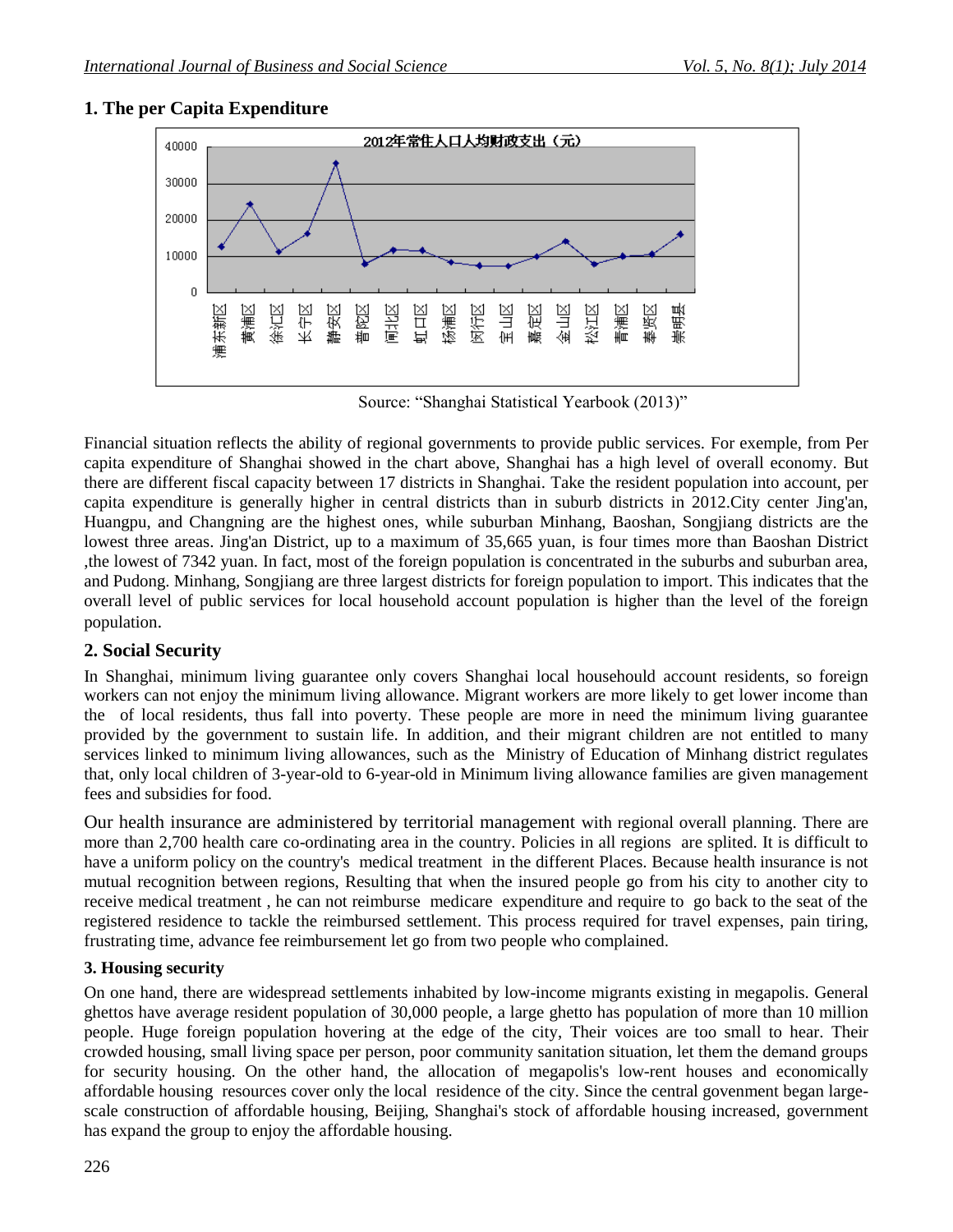The affordable housing applicants are required to obtain Urban Households account as prerequisite no less than three years. As a result, Local Households account owner of better economic conditions are likely to get affordable housing preferential provided by the government, migrants without local Households account are too far behind to catch up.

### **4. Public Education**

In 2010 Beijing expanded denrollment scope of transient students, and greatly simplifies the procedure for admission. Non-Beijing students who subject to the conditions of membership can enjoy the same educational treatment with resident students in the city. But public schools have great autonomy in accepting students, many schools charge those "migrant" students sponsorship and extra fees in the actual operation. In Off-site college entrance application of their children. Migrant workers are required for continuous payment of social insurance in Beijing no less than 6 years. Such a high threshold exclude lots of candidates. In One Shanghai aim of the Residence permit system is to solve Off-site college entrance problem in this city. Residence permit card owners attained a designated standard get chance for those children to take the college entrance exam, For noncompliance of the foreign population, their children can only receive compulsory education in the city, there is no right to participate in the college entrance examination in the city. there is a considerable gap between current educational situation with identical treatment. As the foreign population is mainly gathered in the suburbs, Discrimination inherent in the regional differences. Urban and rural [students 'average budget expenditure](http://dict.cnki.net/dict.aspx/dict_result.aspx?searchword=%C9%FA%BE%F9%BE%AD%B7%D1&tjType=sentence&style=&t=students+) ratio is 1.69 in 2012,and 1.43 in 2013.education inequalization between local and foreign chirlren can be seen in regional differences in education funding allocation.

### *The Reason of Inequalization*

In the equalization process of basic public services, there are mainly three limiting factors..

#### **1. The Household Registration System**

China is one of the only three countries which implement household registration management system in the world. Household registration system not only increased the cost of the living and development of floating population in the city, at the same time, the household registration system requires policies to be performed according to the registered permanent residence including education, social security and employment etc. That causes inequality between the local population and the migrant population, between rural and urban areas."Outsiders" and "migrant workers" is in itself designations with identity discrimination tone, The designation inequality leads to their marginalization. So the household registration system is the basic system obstacle of rural migrant workers integrating into the urban social.

### **2. No National Plan of the Social Security as a Whole**

Provinces and cities within them self have realized social security co-ordination. The file transfer of barrier-free between cities. But social security is not a national plan as a whole, files can't transfer across the province. The part people can transfer is only individual account, people can not transfer the part of social pool. that is the reason why migrant workers joined the wave of surrender. New trend calls for coordination of social security all over the country as on a single chessboard,, so that the migrant population can enjoy equal social security treatment. "Social Security Act" explicitly stipulate the transferring of basic pension insurance relationship, put forward Gradually realize the national pension insurance plan as a whole. Although the policy has promulgated , the key is to accelerate the implementation of the policy in practice. Real-time reimbursement in another place in medical insurance expenses also didn't get in the implementation. These are the main bottleneck to promote equal public services.

### **3. Financial Inequality**

Since the tax-distribution financial system reform, finance income grows rapidly as the steady economic development in our country. The ability of macro-control of the central government has strengthened with the concentration of financial resources in the central government, the contradiction of public finance Balance in Counties and townships was increasingly prominent, hard to fulfill the basic responsibility of public finance. Classifying financial system lead to weak financial districts spending on public services at the corresponding level is relatively low, exert serious influence on the development of public health services, also lead to large gap in the content of public service, quantity and quality among the Counties and townships.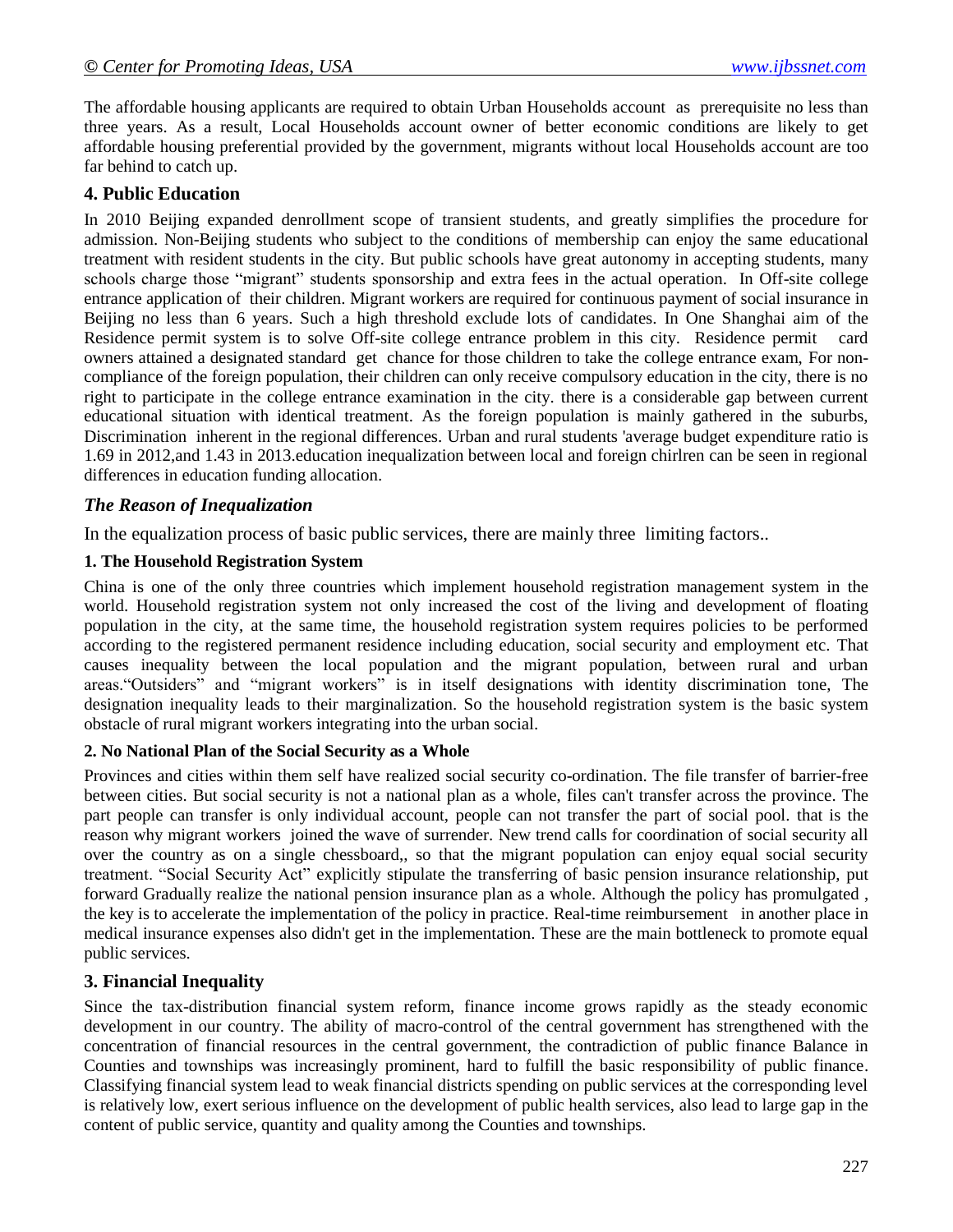The lag districts in public service financial investment will become the "bucket short board" in the whole advancement of public service.

### *Policy Recommendations*

megapolis have the characteristics of large population and large proportion of floating population .In the face of foreign population control and equalization of basic public services, need to work along both lines, adjust measures to local conditions to promote the balanced development.

#### **1. Change the Household Register Management to Personal Management**

Urban and rural household registration system is the crux of differentiation, and equalizition requires to break the shackles of household register. the household registration system is with Welfare color since ancient times, behind which is the protectionism of local benefits and the vested interests. To eliminate the hukou system (household registration system) is to eliminate the interests of the local association, local government to bear the historical responsibility, to feel free to share interests. So as to provide equal basic public services and public welfare. Referencing to "education voucher" system United States proposed and implemented in multiple countries, change the tradition of government funding education school into the financial support to the educatees. Also in the social security and basic public health services can also implement "service voucher" system. fistly make three basic public service as the platform, on this foundational platform change hukou management for personal management, everyone can accept "service voucher" and benefits followed with it, and the benefits go as people flow. It is to fade out household concept, strengthen the main body residents. Finally complete the equalizition of all in the field of basic public services step by step.

#### **2. Realizing the National Plan as a Whole of the Social Security**

The national social security transferring system decides the equalization of urban social security. Now many areas has taken the lead to explore all sorts of insurance of urban and rural areas as a whole, But since there is no policies of national level, The existing social security system follow the thought of "divide the area and rule", local policy is still fragmented, making the cross-regional floating population to encounter heavy resistance. Therefore, it is suggested that our country based on the experience of the overall consideration of overall urban and rural pension, health care, make the guidance of the transferring system construction of social security to facilitate unified implementation in different region, and help to the crack the connection problem of insurance caused by the institutional barriers.

### **3. Forming a Reasonable Fiscal Fiscal Transfer Payment System**

With large number of migrant workers import into the suburb, migrant children in compulsory education stage inflows into the suburb correspondingly. District government fully funds the compulsory education in public schools (municipal finance only gives a small financial transfer payment). In migrant children schools is funded by the municipal and district government of two levels. If fundamental problems such as national input mechanism and capital planning are not stabilized in the form of policy, and district and county financial ability can't be guaranteed, Is difficult to talk about investment balance. Governments of all levels need to straighten out financial powers and responsibilities to establish corresponding fiscal transfer payment system, regard resident population as the standard for public services planning of compulsory education resources to form a reasonable compensation mechanism.